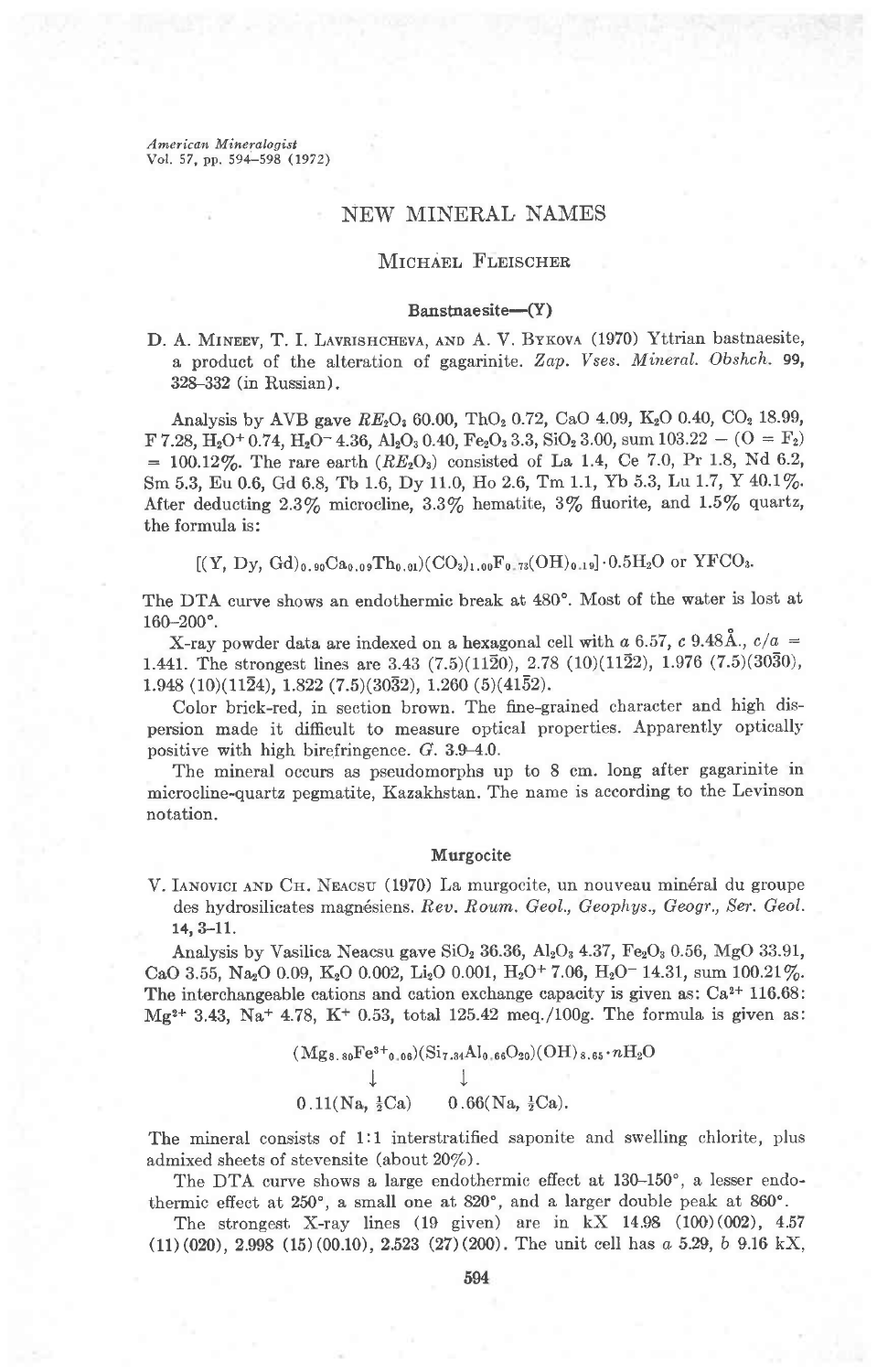c sin  $\beta$  variable 24.48-33.6 kX. The (002) spacing is 16.80 kX after treatment with ethylene glycol,  $12.24$  kX after heating to  $500^\circ$ 

The mineral occurs as earthy masses, usually pale green, rarely rose, resembling talc, greasy to the touch. Soft. Dispersed with difficulty in water. G. not given. No optical data.

The mineral occurs at Moldova Noua, southern Banat, Roumania, in a hydrothermally altered zone at the contact of banatite rocks (with ?). It is generally pseudomorphous after grossular and diopside (of which relicts remain), rarely after talc, sepiolite, or chrysotile. Crystals of calcite are present.

The origin of the name is not stated.

Discussion-The data are inadequate to characterize a new ohase.

#### Mrazekite

G. H. NEACSU (1970) La mrazekite-un nouveau montmorillonoide magnésien. Reu. Roum. GeoI., Geophys., Geogr., Ser. Geol. 14,24=34.

Analysis gave  $SiO_2$  51.77,  $Al_2O_3$  0.30, Fe<sub>2</sub>O<sub>3</sub> 0.27, MgO 21.54, CaO 1.54, Na<sub>2</sub>O 0.13, K<sub>2</sub>O 0.02, Li<sub>2</sub>O 0.08, H<sub>2</sub>O<sup>+</sup> 9.26, H<sub>2</sub>O<sup>-</sup> 15.22, sum 100.13%. The ion-exchange capacity was Ca<sup>2+</sup> 55.29, Mg<sup>2+</sup> 7.14, Na<sup>+</sup> 4.21, K<sup>+</sup> 0.56, total 67.20 mequiv/100 g. The structural formula derived is  $77\%$ 

 $(Mg_{5.61}Fe_{0.02}Li_{0.04})(Si_{7.98}Al_{0.02}O_{20})(OH)_{3.34} \cdot nH_2O$  +  $23\%$ (SiO<sub>2.5</sub>) I

 $0.47Ca/2$   $0.05Mg/2$   $0.03Na$ .

The DTA curve shows a large composite endothermic peak (140°,160°) and small endothermic peaks at  $220^{\circ}$ ,  $770^{\circ}$ , and  $820^{\circ}$ . "Dissolves with difficulty in water",

The strongest X-ray lines  $(45 \text{ given})$  are in kX  $15.19 \cdot (100)(001)$ ,  $5.18$  $(3)(003)$ ,  $5.17$   $(5)(100)$ ,  $4.53$   $(6)(020)$ ,  $4.46$   $(3)$ ,  $3.087$   $(3)$ ,  $3.057$   $(4)$ ,  $1.515$   $(4)$ , 1.511 (6)(060). After dispersion in H<sub>2</sub>O,  $d(001) = 14.37$ ; after treatment with ethylene glycol 16.62, after heating at  $500^{\circ}$  9.38 kX. The unit cell is given as a 5.24, b 9.08, c sin p 9.38-16.67 kX.

The mineral resembles saponite, stevensite, and talc. ft occurs as earthy masses, white on fresh fracture, turning rose and then brown on exposure. It occurs frequently as pseudomorphs after chrysotile, stevensite, sepiolite, saponite, and talc, relicts of which are often found.  $H$ , and  $G$ , higher than those of stevensite and saponite. No optical data are given. Occurs with murgocite, see preceding abstract.

The origin of the name is not stated.

Discussion-The data are inadequate to characterize a new phase. The indexing of the Iine at 5.17A as (100) seems very doubtful.

#### Unnamed Pt, Pd, Sn mineral

L. V. RAZIN AND V. P. BYKOV (1971) New natural solid solutions of Pt, Pd, Sn, and Pb in the ores of the Noril'sk deposit. Zap. Vses Mineral. Obshch. 100, 17L-177 [in Russian].

A Pt-rich and a Pd-rich mineral are described from the disseminated sulfide ores of the Noril'sk I Cu-Ni deposit. The authors suggest the general formulas to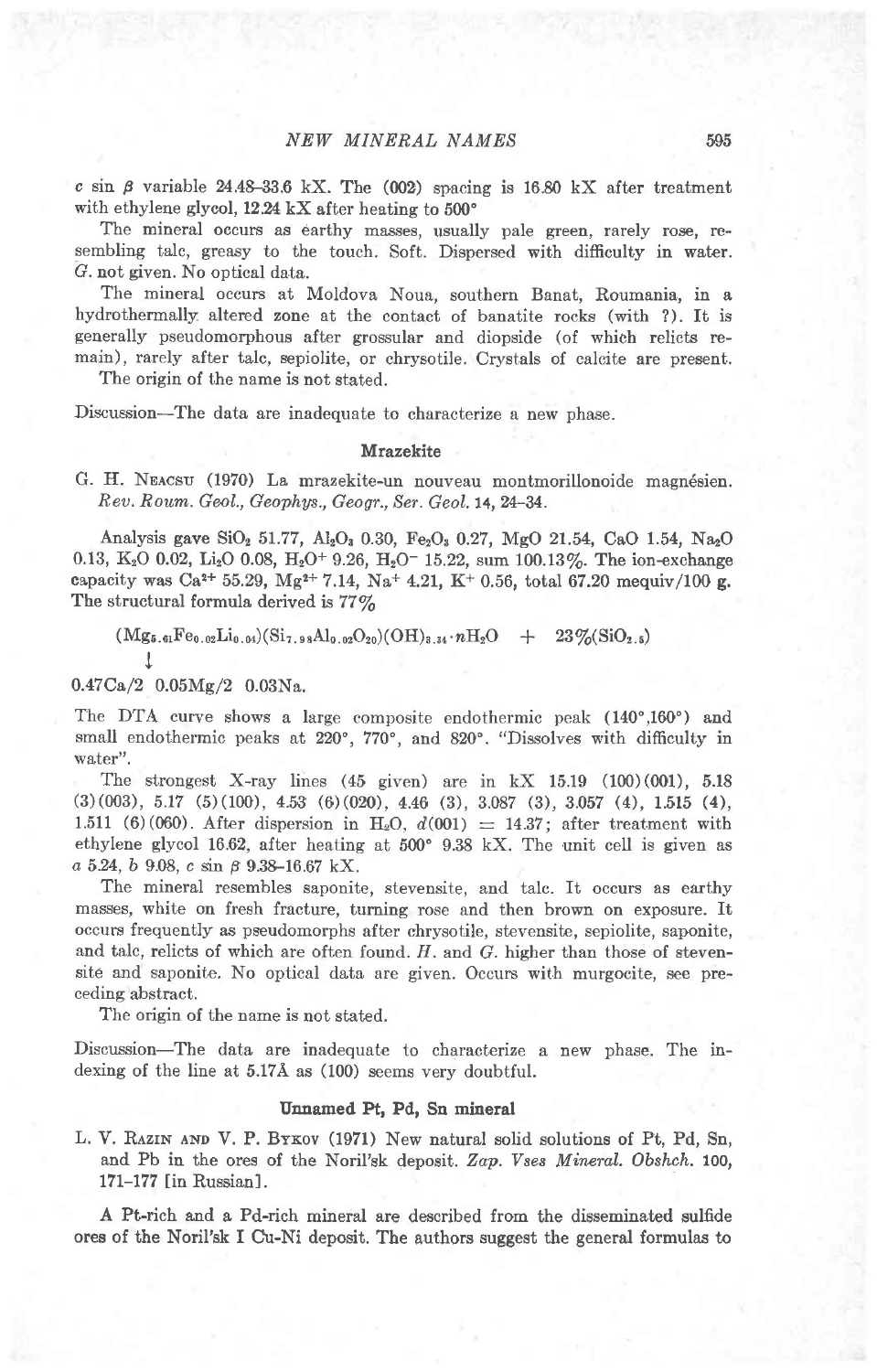be  $(Pt, Pd)_{\delta}Sn_2$  and  $(Pd, Pt)_{\gamma}(Sn, Pb)_{\gamma}$ , but stress that they are tentative. They occur as aggregates and sometimes as cubic crystals, usually  $15 \times 80 \mu m$ , but attain,  $l \times 2$  mm in size. The grains have a metallic luster, steel-gray color, are malleable, nonmagnetic.

The Pt-rich mineral is more common, found within chalcopyrite or pyrrhotite and associated with ferroplatinum, sperrylite, gold, stannopalladinite, zvyagintsevite, niggliite, and stibiopalladinite.

Microprobe analyses gave Pt 54.6-56.5, 55.3; Pd 19.9-20.9, 20.3; Sn 22.5-23.0, 22.8; Rh  $0.4-0.5$ ,  $0.4$ ; Cu  $0.5-0.6$ ,  $0.5$ ; sum of averages 99.3%, corresponding to

$$
(Pt_{2.95}Pd_{1.99}Cu_{0.08}Rh_{0.04})Sn_{2.00} = (Pt, Pd, Cu, Rh)_{5.06}Sn_{2.00}
$$

The X-ray powder pattern (8 lines) is similar to synthetic  $Pd_3Pb$ ; strongest lines are  $2.29(10)(111)$ ,  $1.984(8)(200)$ ,  $1.404(7)(220)$ , and  $1.196(6)(311)$ ,  $a = 3.97 \pm 1$  $0.01 \; \text{\AA}$ .

In polished section the mineral is white but distinguished by a weak creamcolored hue, especially against ferroplatinum, isotropic, reflectance  $(\% )$  460nm 61.2, 490nm 62.6, 540nm 63.9, 580nm 65.2, 620nm 65.9, 700nm 67.3. VHN<sub>so</sub> = 439-454, av. 445 kg/mm'. Negative to standard etch reagents, including aqua regia.

Discussion-This is a new mineral but since the details of the micro-analysis are not given it is not possible to judge the accuracy of the proposed  $Pt<sub>6</sub>Sn<sub>3</sub>$  formula. The Pt-Sn system has Pt<sub>o</sub>Sn reported, space group  $Pm3m$ , same as for Pd<sub>3</sub>Pb; therefore it seems reasonable to assign this mineral to the Pt<sub>3</sub>Sn end member. The mineral described is thus palladian  $Pt<sub>4</sub>Sn$ . Study of the  $Pt-Pd-$ Sn system would be helpful, as well as better X-ray data for the mineral.

L. J. Cabri

## Unnamed Pd, Pt, Sn, Pb Mineral

L. V. RAZIN AND V. P. BYKOV (1971) New natural solid solutions of Pt, Pd, Sn and Pb in the ores of the Noril'sk deposit. Zap. Vses. Mineral. Obshch. 100, l7l-177 [in Russian].

Occurrence, size, macroscopic habit, and properties same as for unnamed Pt, Pd, Sn mineral above.

The Pd-rich mineral, tentative formula (Pd, Pt)<sub>7</sub>(Sn,, Pb)<sub>2</sub>, was found only in pleute or contact gabbro-dolerites. Associated with chalcopyrite, cubanite, pyrrhotite, galena, chalcocite, pentlandite, and replacing the  $(Pt, Pd)_{5}Sn_{2}$  mineral and ferroplatinum.

Microprobe analyses gave Pd 45.2-51.0,48.0; Pt 20.0-21.1,20.7; Sn 12.7-14.1, 13.5; Pb 11.8-13.1, 12.4; Rh 1.1-1.4,'1.3; cu 0.7-1.0,0.8; Au 1.1-1.4, 1.3; Ag 0.5- 0.8, 0.7; sum of averages  $98.7\%$  corresponding to

 $(Pd_{5.20}Pt_{1.22}Rh_{9.14}Cu_{9.14}Au_{9.08}Ag_{9.07})(Sn_{1.31}Pb_{9.69}) = (Pd, Pt)_{6.85}(Sn, Pb)_{2.00}$ 

The X-ray powder data (10 lines) similar to synthetic  $Pd_3Pb$ , strongest lines are 2.30 (10)(111), 1.994 (8)(200), 1.409 (7)(220), 1.205 (6)(311), and 1.150 (5)(222),  $\alpha = 3.99 \pm 0.01$  Å.

In polished section the mineral is white, but with a faint yellow hue especially against Pt-bearing mineralg isotropic, reflectance (%) 460am 57.0, 490nm 60.8,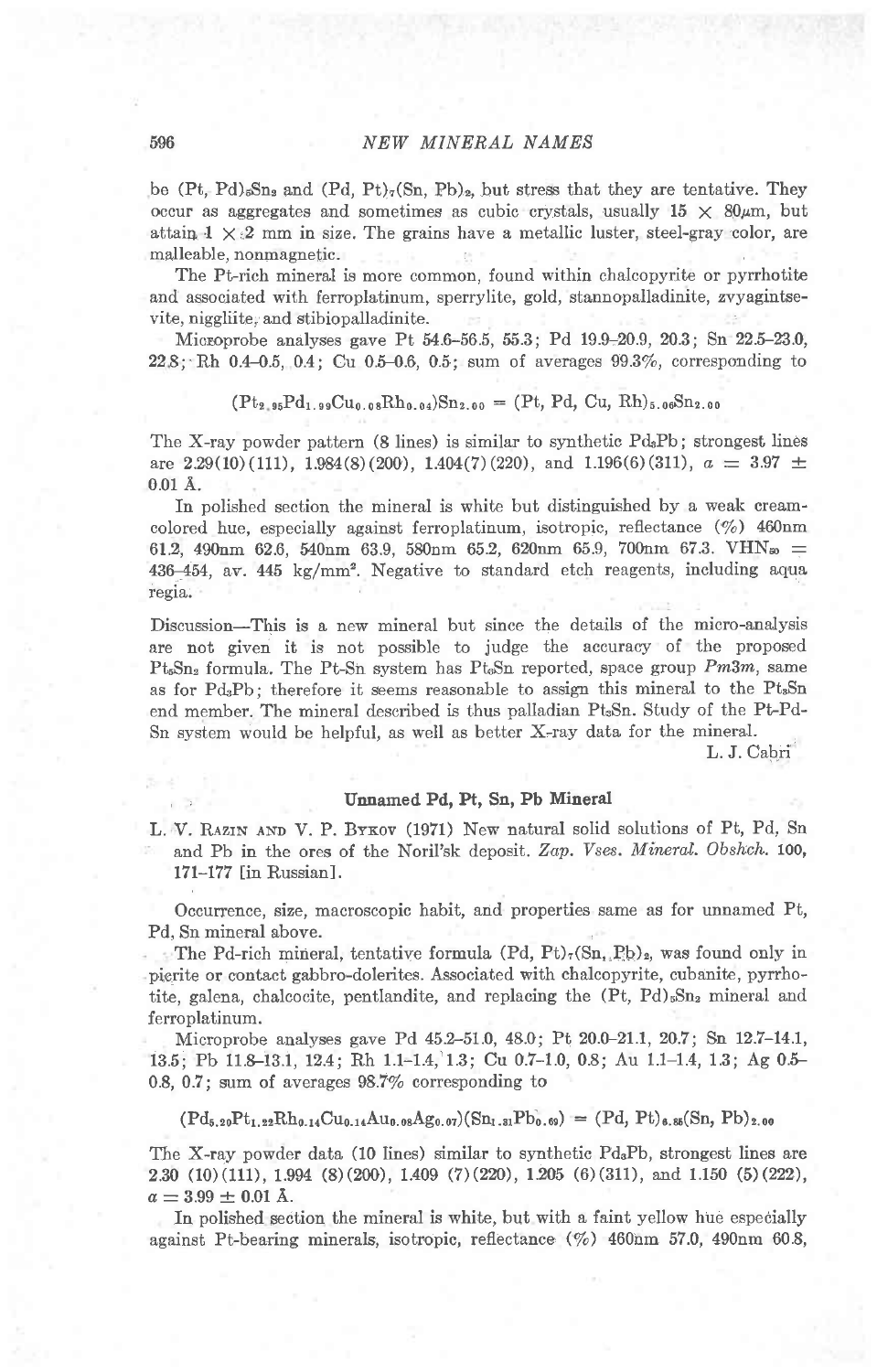540nm 62.5, 580 nm 63.6, 620nm 63.6, 700nm 64.3 VHN<sub>50</sub>360-382, av. 367 kg/mm<sup>2</sup>. Negative to all standard etch reagents except for aqua regia which etches rapidily; it sometimes shows a granular structure and zoning.

Discussion-The same difficulty in assessing the validity of the microanalytical data as with the Pt-mineral. May be considered a new mineral [with end member Pd<sub>s</sub>Sn,  $a = 3.97$ Å, comp. range  $\sim 24-26$  at % Sn, Knight and Rhys  $(1959)$  J. Less-common Metals, 1, 292-303], since zvyagints evite was redefined by Genkin et al. [A. D. Genkin, T. L. Estigneeva, N. V. Tronera, and L. N. Vyal'sov, Zap. Vses, Mineral. Obsheh. 98, 708-715 (1969); and see Amer. Mineral. 52, 299 and 1587 (1967) and Can. Mineral. 8, 541 (1966)]. Study of the Pd-Sn-Pb system would also be helpful.

L.J. Cabri

#### NEW DATA

statistics and the

#### Vanalite

F. A. KURMAKAEVA (1971) Study of vanalite by electron microscopy and X-ray structural analysis. Zap. Vses. Mineral. Obshch. 100, 523-526 (in Russian).

X-ray study showed vanalite [Amer. Mineral. 48, 1180 (1963)] to be monoclinic, space group  $P2/m$ ,  $P2$ , or  $Pm$ ,  $a 12.591 \pm 0.022$ ,  $b 10.70 \pm 0.07$ ,  $c 10.923 \pm 0.013$  Å,  $\beta$  95°30'  $\pm$  20', cleavage (010) perfect, also (100). The strongest X-ray lines (42) given) differ considerably from those previously published, the strongest lines are  $10.70(100)(010)$ ,  $8.52(42)(101)$ ,  $7.90(37)(10\bar{1})$ ,  $6.33(30)(200, 11\bar{1})$ ,  $5.34(30)(020)$ ,  $3.308(30)(131, 312), 2.252(27)(42\overline{3}, 521), 1.518(21)(625, 62\overline{4})$ 

#### Cliffordite

JEAN GALY AND GEORGES MEUNIER (1971) A propos de la cliffordite, UTesOs. Le systemè UOs-TeO<sub>2</sub> à 700C. Structure crystalline de UTe<sub>3</sub>O<sub>9</sub>. Acta Crystallogr. 27B, 608-616.

By heating  $UO_3 + TeO_2$  in sealed Vycor tubes, a crystalline yellow powder was obtained. The X-ray pattern is very close to that reported by Gaines (Amer. Mineral. 54, 697-701), for the mineral cliffordite;  $a$  11.370 Å, space group  $Pa3$ ; Gaines gave  $a$  11.371Å, space group  $Pa3$ . Determination of the structure, however, indicates the formula UTe3O<sub>9</sub> rather than UTe3O<sub>8</sub> as determined by Gaines. Further study is needed.

#### **Brüggenite**

MARY E. MROSE, G. E. ERICKSEN, AND J. W. MARINENKO (1971) Crystal chemistry of the calcium iodates in the system,  $Ca(IO<sub>3</sub>)<sub>2</sub> - H<sub>2</sub>O$ . Geol. Soc. Amer., Abstr. Program, 1971, 653.

Brüggenite from the Chilean nitrate deposits, where it occurs with lautarite, is Ca(IO<sub>3</sub>)<sub>2</sub>·H<sub>2</sub>O. Monoclinic, P2<sub>1</sub>/c, a 8.51, b 10.00, c 7.50 Å,  $\beta$  95°20′, Z = 4, G. 4.26. DTA study shows that bruggenite dehydrates to lautarite at 220-325°.

## Pellyite

E. P. MEAGHER (1971) The crystal structure of pellyite, a barium-containing silicate with tetrahedral iron. Geol. Soc. Amer., Abstr. Program, 1971, 644-645.